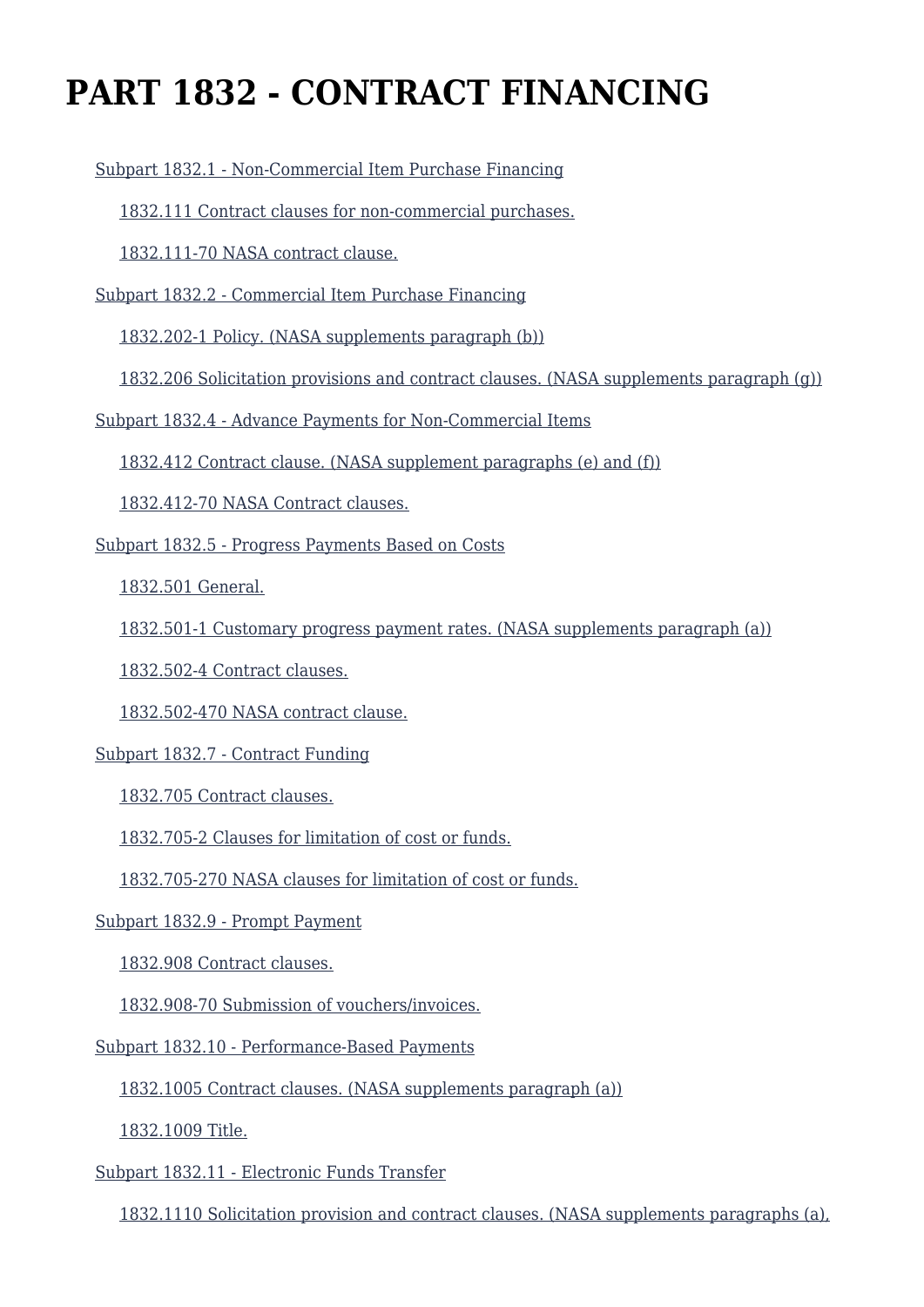# **Subpart 1832.1 - Non-Commercial Item Purchase Financing**

# **1832.111 Contract clauses for non-commercial purchases.**

# **1832.111-70 NASA contract clause.**

The contracting officer shall insert the clause at [1852.232-79,](https://login.acquisition.gov/%5Brp:link:nfs-part-1852%5D#Section_1852_232_79_T48_60423441187) Payment for On-Site Preparatory Costs, in solicitations and contracts for construction on a fixed-price basis when progress payments are contemplated and pro rata payment of on-site preparatory costs to the contractor is appropriate.

# **Subpart 1832.2 - Commercial Item Purchase Financing**

# **1832.202-1 Policy. (NASA supplements paragraph (b))**

(b)(6) Advance payment limitations do not apply to expendable launch vehicle (ELV) service contracts.

# **1832.206 Solicitation provisions and contract clauses. (NASA supplements paragraph (g))**

 $(q)(2)$  The installment payment rate shall be that which is common in the commercial marketplace for the purchased item. If there is no commonly used rate, the contracting officer shall determine the appropriate rate. In no case shall the rate exceed that established in the clause at FAR 52.232-30.

# **Subpart 1832.4 - Advance Payments for Non-Commercial Items**

# **1832.412 Contract clause. (NASA supplement paragraphs (e) and (f))**

(e) The contracting officer shall use Alternates IV and V when advance payments are provided on Phase I contracts of the Small Business Innovation Research (SBIR) or Small Business Technology Transfer (STTR) programs.

(f) See [1832.412\(](https://login.acquisition.gov/%5Brp:link:nfs-part-1832%5D#Section_1832_412_T48_6042026311)e).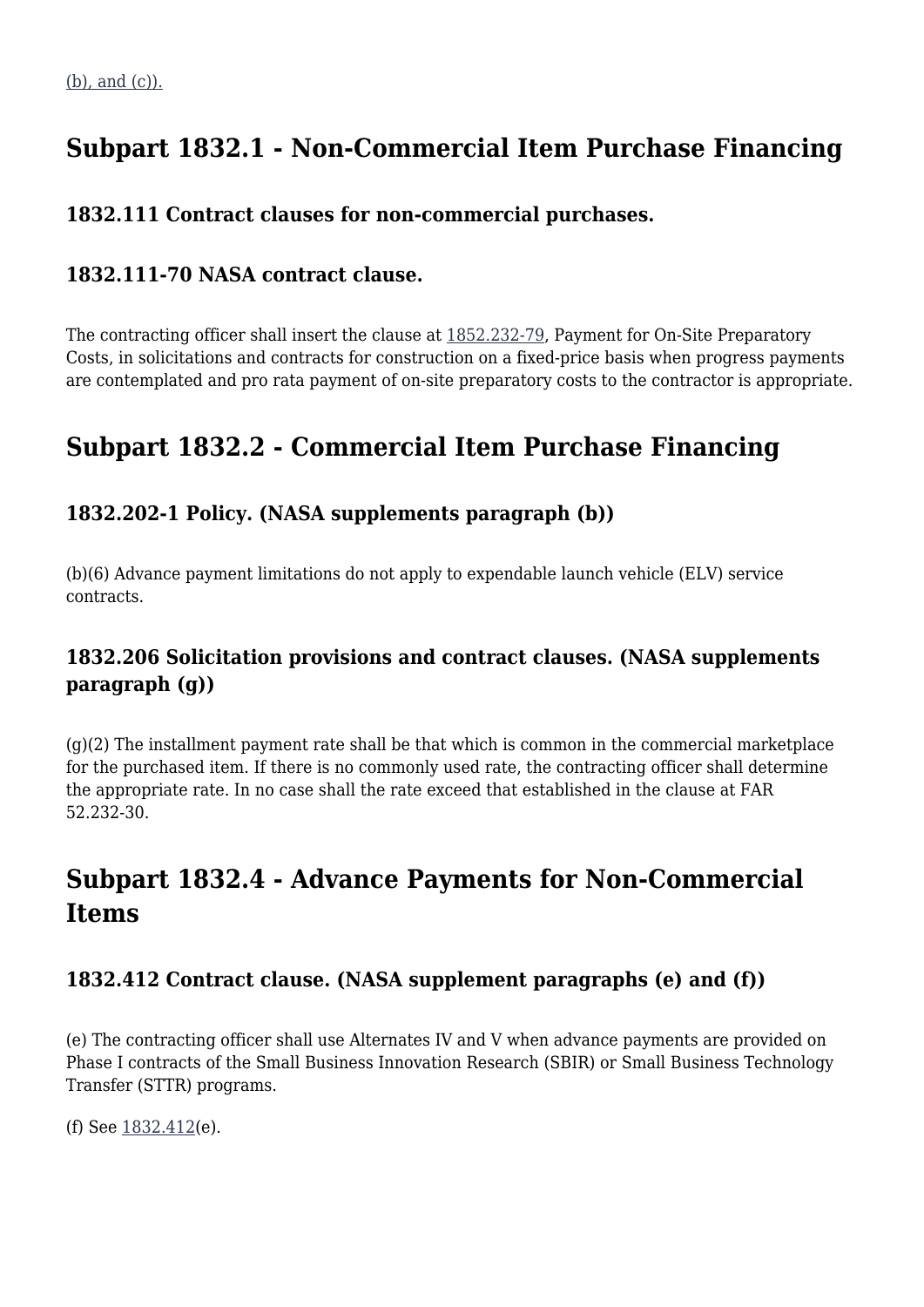#### **1832.412-70 NASA Contract clauses.**

When the clause at FAR 52.232-12 or its Alternates II or V are used, insert the clause at [1852.232-70,](https://login.acquisition.gov/%5Brp:link:nfs-part-1852%5D#Section_1852_232_70_T48_60423441185) NASA Modification of FAR 52.232-12.

# **Subpart 1832.5 - Progress Payments Based on Costs**

# **1832.501 General.**

# **1832.501-1 Customary progress payment rates. (NASA supplements paragraph (a))**

(a) The customary progress payment rate for all NASA contracts is 85 percent for large business, 90 percent for small business, 95 percent for small disadvantaged business, and 100 percent for Phase II contracts in the Small Business Innovation Research (SBIR) and Small Business Technology Transfer (STTR) programs. The contracting officer shall insert the applicable percentage in paragraphs (a) and (b) of the clause at FAR 52.232-16.

#### **1832.502-4 Contract clauses.**

#### **1832.502-470 NASA contract clause.**

The contracting officer may insert a clause substantially as stated at [1852.232-82](https://login.acquisition.gov/%5Brp:link:nfs-part-1852%5D#Section_1852_232_82_T48_60423441190), Submission of Requests for Progress Payments, in fixed-price solicitations and contracts that provide for progress payments. The recipient of the requests and number of copies may be changed as required.

# **Subpart 1832.7 - Contract Funding**

# **1832.705 Contract clauses.**

# **1832.705-2 Clauses for limitation of cost or funds.**

### **1832.705-270 NASA clauses for limitation of cost or funds.**

(a) The contracting officer shall insert the clause at [1852.232-77,](https://login.acquisition.gov/%5Brp:link:nfs-part-1852%5D#Section_1852_232_77_T48_60423441186) Limitation of Funds (Fixed-Price Contract), in solicitations and contracts for fixed-price, incrementally-funded contracts or task orders.

(b) The contracting officer shall insert a clause substantially as stated at [1852.232-81](https://login.acquisition.gov/%5Brp:link:nfs-part-1852%5D#Section_1852_232_81_T48_60423441189), Contract Funding, in Section B of solicitations and contracts containing the clause at FAR 52.232-22, Limitation of Funds. Insert the amounts of funds available for payment, the items covered, and the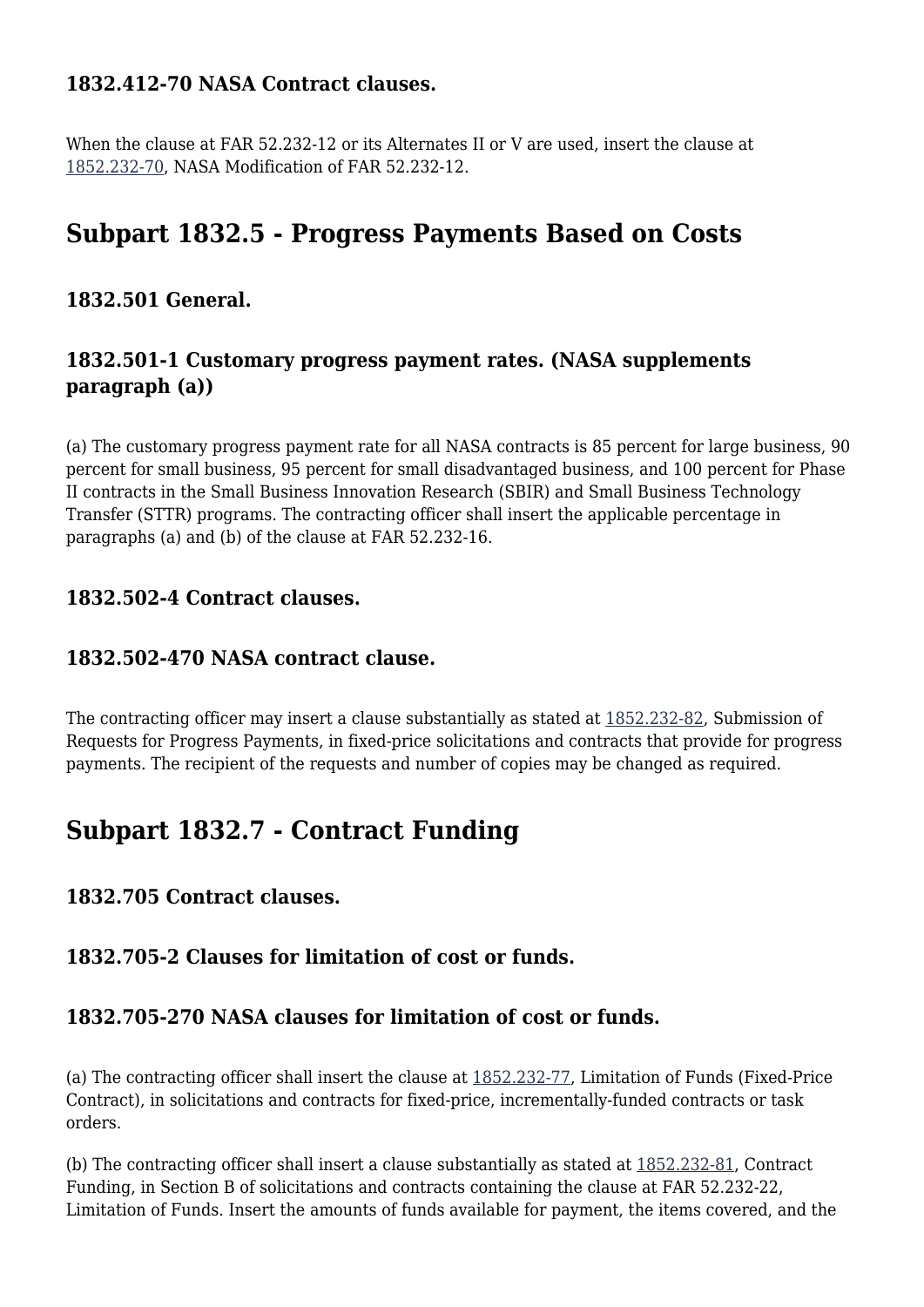applicable period of performance. The amount obligated for fee in paragraph (b) of the clause should always be sufficient to pay fee anticipated to be earned for the work funded by the amount in paragraph (a) of the clause.

# **Subpart 1832.9 - Prompt Payment**

Source: 81 FR 63145, Sept. 14, 2016, unless otherwise noted.

### **1832.908 Contract clauses.**

(c)(2) When the clause at FAR 52.232-25, Prompt Payment, is used in such contracts with the Canadian Commercial Corporation (CCC), insert "17th" in lieu of "30th" in paragraphs (a)(1)(i)(A) and  $(B)$  and  $(a)(1)(ii)$ .

# **1832.908-70 Submission of vouchers/invoices.**

Insert clause [1852.232-80,](https://login.acquisition.gov/%5Brp:link:nfs-part-1852%5D#Section_1852_232_80_T48_60423441188) Submission of Vouchers/Invoices for Payment, in all solicitations and contracts.

# **Subpart 1832.10 - Performance-Based Payments**

# **1832.1005 Contract clauses. (NASA supplements paragraph (a))**

(a) If the contract is for launch services, the contracting officer shall delete paragraph (f) of the clause at FAR 52.232-32 in accordance with [1832.1009](https://login.acquisition.gov/%5Brp:link:nfs-part-1832%5D#Section_1832_1009_T48_6042026712).

# **1832.1009 Title.**

In accordance with 42 U.S.C. 2465d, NASA shall not take title to launch vehicles under contracts for launch services unless one of the exceptions in the law applies. However, the law does not eliminate NASA's right to take title to other property acquired or produced by the contractor under a contract containing a title provision.

# **Subpart 1832.11 - Electronic Funds Transfer**

# **1832.1110 Solicitation provision and contract clauses. (NASA supplements paragraphs (a), (b), and (c)).**

(a) [Reserved]